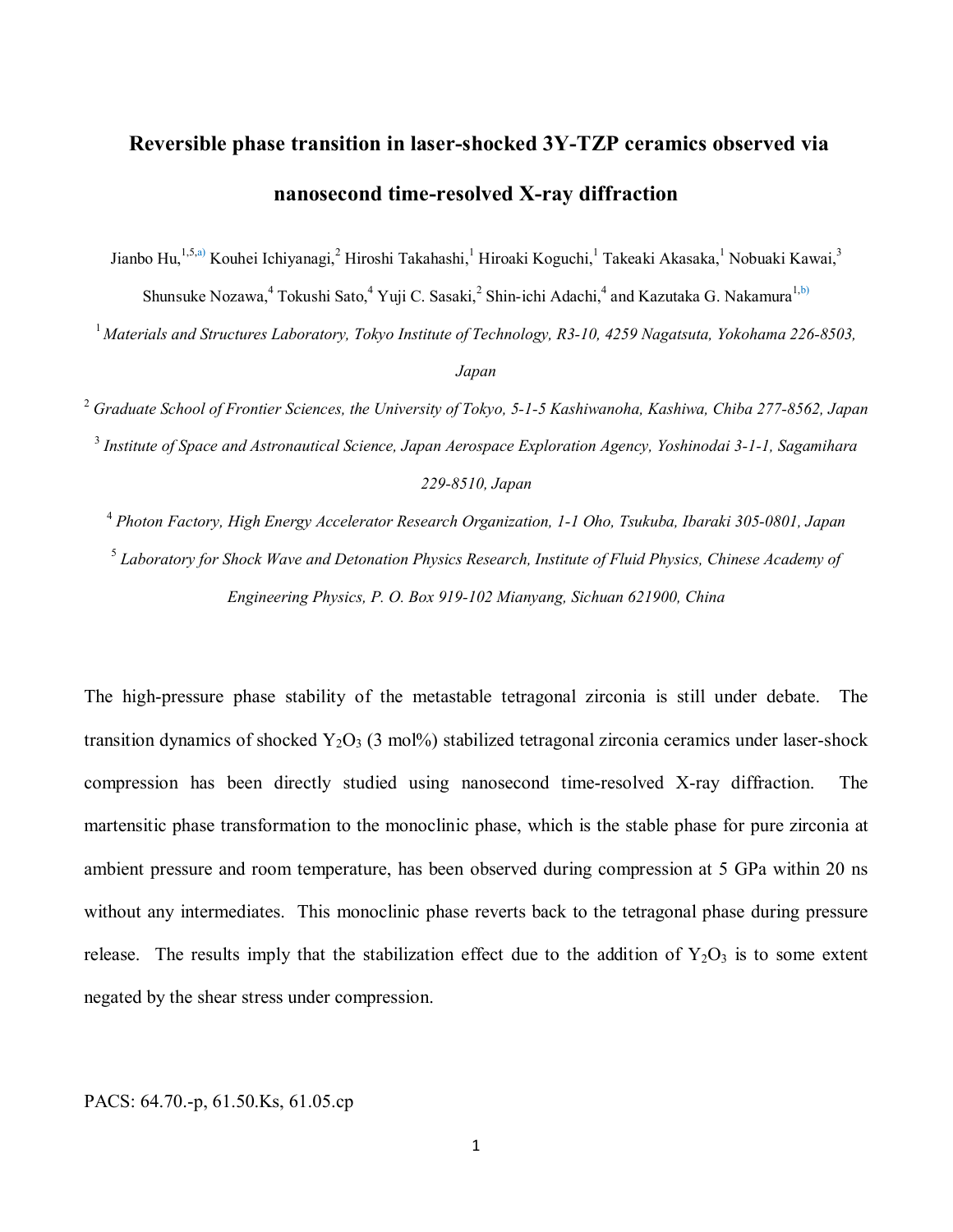Investigation on phase transitions of materials under shock compression has bottlenecked due to the limitation of traditional experimental approaches which provide incomplete information on structural dynamics. Shock-recovery experiments, for example, only obtain end-state microscopic information used to infer dynamic behaviors at post-shocked states.<sup>1-3</sup> In situ bulk property measurements, such as velocity interferometer and stress gauge, in real-time detect the exact post-shocked state but cannot determine its structure without the help from static high-pressure experiments or theoretical computations.<sup>4-6</sup> Furthermore, traditional techniques have limited applications in studying phase transitions which are irreversible or associated with negligible volume change. In the latter situation, usually no step feature used to identify phase transitions can be observed in Hugoniot curves or particle velocity profiles. The progress of time-resolved X-ray diffraction technique makes us possible to monitor the on-the-fly state in the atomic scale.<sup>7-11</sup> Utilizing this ability to investigate dynamic behaviors of materials under shock compression provided considerable insight into microscopic mechanism of phase transformation, which is inaccessible by traditional approaches. In this report, we present our time-resolved X-ray diffraction observation on structural dynamics of laser-shocked  $Y_2O_3$  (3) mol%) stabilized tetragonal zirconia polycrystalline (3Y-TZP) ceramics.

3Y-TZP ceramics, consisting of almost 100 % tetragonal phase, has been extensively studied due to its excellent mechanical properties, such as strength and toughness.<sup>12</sup> In contrast to the well-recognized phase diagram of pure zirconia, $13-15$  the phase stability of 3Y-TZP under high pressure is still questionable, although considerable efforts have been devoted to this topic.<sup>16-23</sup> Static and dynamic high pressure experiments provided appreciably different results. In the former the  $Y_2O_3$  stabilized tetragonal zirconia under high pressure transformed into a disorder structure  $16$  or an orthorhombic II phase via the monoclinic phase.<sup>17, 18</sup> While in the latter, including both Hugoniot measurements<sup>19-21</sup> and shockrecovery experiments,  $2^{2}$ ,  $2^{3}$  it was inferred that the tetragonal zirconia directly transformed into the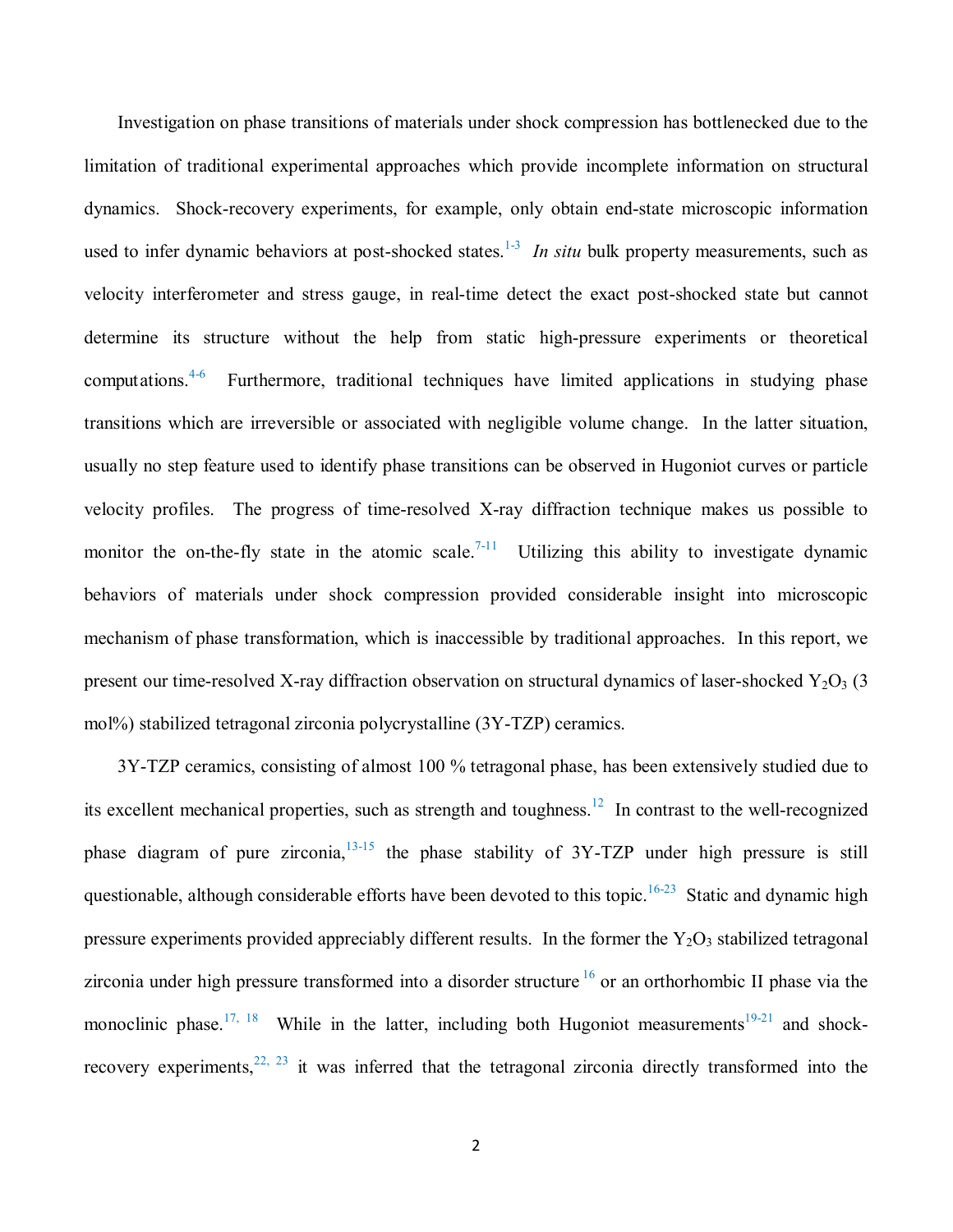orthorhombic II phase during compression or transformed into a quenchable monoclinic phase during releasing from a shocked state. As mentioned above, shock-wave experiments with traditional techniques only provide indirect information of the post-shocked state. Therefore, it is worth paying more attention on structural dynamics of 3Y-TZP ceramics under shock-compression. On the other hand, the possible transition from tetragonal to monoclinic, associated with transformation toughening, is of importance in various engineering application.<sup>24</sup> The transformation path of the tetragonalmonoclinic transition, however, is not well established. Several possible intermediates have been proposed to account for such transformation.<sup>25-27</sup> Due to the speed of this transformation it was experimentally difficult to resolve the transient structures in the past. Ultrafast time-resolved X-ray diffraction technique provides possibility to solve this problem.

The experiment was performed using the beamline NW14A at the Photon Factory Advanced Ring, KEK.<sup>28, 29</sup> A single-shot laser pump-X-ray probe scheme was applied to capture the structural change of laser-shocked 3Y-TZP ceramics as a function of the pump-probe delay Δt controlled by a delay generator, schematically shown in Fig. 1(a). The X-ray pulse, from an undulator with the period length of 20 mm (U20), has the pulse duration of about 100 ps. The laser pulse from a Q-switched Nd: YAG laser (Continuum, Powerlite 8000) was used for shock compression, with the wavelength, pulse width, and pulse energy of 1064 nm, 10 ns, and 700 mJ, respectively. The synchronization of laser and X-ray pulses using delay generator (DG535, Stanford Research System, Inc.) is realized with a time jitter less than 2 ns.<sup>28</sup> The peak energy, bandwidth and flux of the X-ray probe pulse were 15.6 KeV, 4.4 % and around  $3 \times 10^8$  photons/pulse, respectively.<sup>29</sup> The target assembly, as shown in Fig. 1(b), was composed of three layers: the backup plastic film (25  $\mu$ m), the Al ablation film (1  $\mu$ m) and the 3Y-TZP plate (50 μm, Tosoh Co.). Such geometry confined laser-generated plasma at the interface of Al and plastic films, driving the pressure pulse through the Al film into the sample. The X-ray probe was normally incident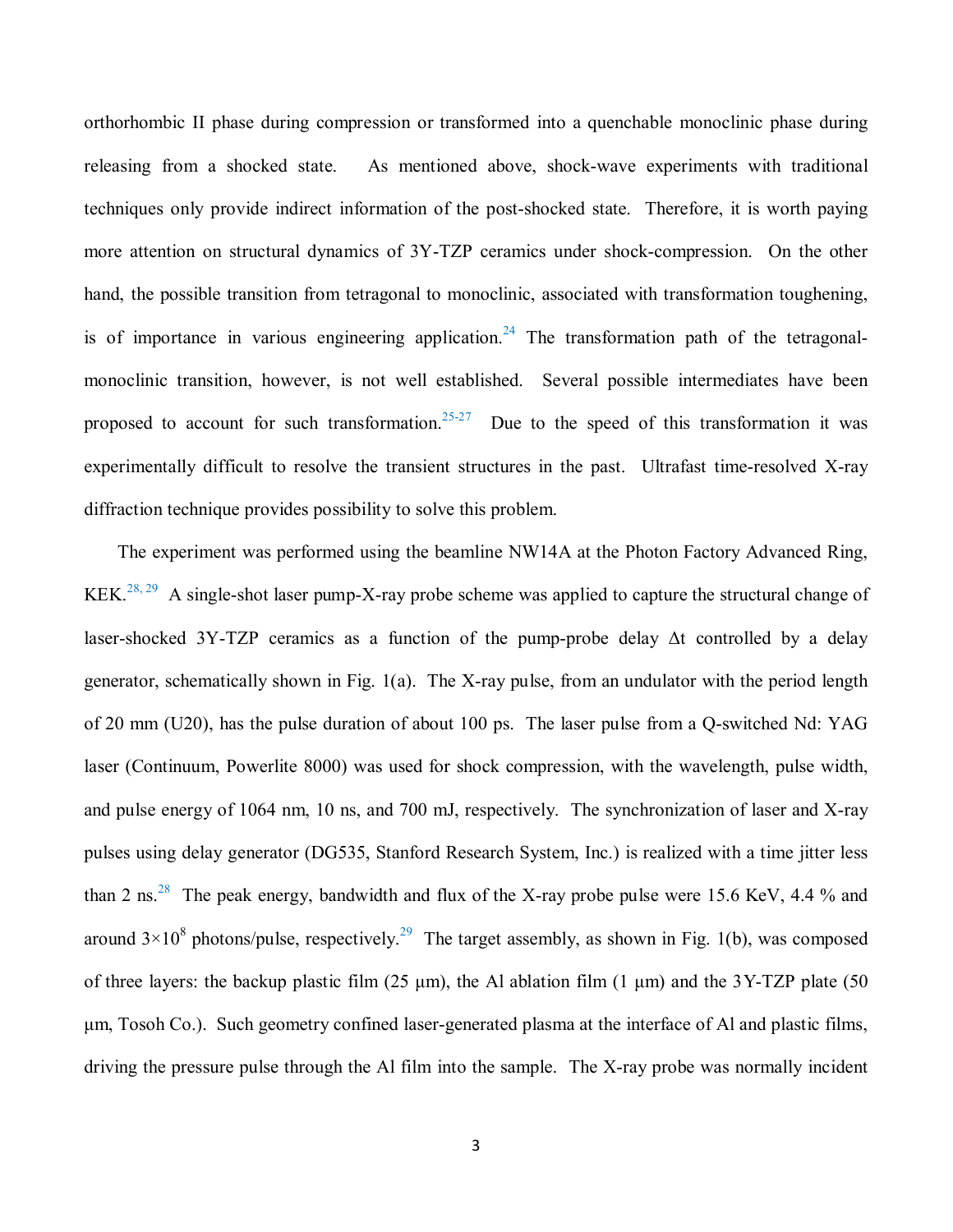upon the target assembly, focusing on a spot of  $0.49 \times 0.24$  mm<sup>2</sup>, and the laser pump was slightly deviated from the probe in angle with a focal spot of  $0.4 \times 0.4$  mm<sup>2</sup>. The Debye-Scherrer diffraction patterns were recorded on an integrating charge-coupled device detector (MarCCD165, MarUSA) of diameter 165 mm.



**FIG. 1**. (Color online) (a) Schematic of the laser pump-X-ray probe scheme to measure time-resolved X-ray polycrystalline diffraction of laser-shocked sample. (b) Target assembly used to confine lasergenerated plasma and produce pressure pulse in the sample.

Taking laser irradiation conditions into account, we roughly estimated the shock pressure of 5 GPa in  $3Y-TZP$  by using an analytical model of laser-induced plasma in confined geometry.<sup>30, 31</sup> Consequently, the estimated shock wave velocity was lower than 7 km/s.<sup>20, 21</sup> On the other hand, the plasma-confined geometry increased the pressure pulse duration, being longer than the laser pulsewidth. Therefore, the shocked state of 3Y-TZP can maintain much longer than 7 ns, and then is released due to the shock wave reflection at the rear free surface. After multiple-round travelling of waves in sample, finally the mechanical equilibrium is reached. Two normalized intensity profiles integrated from the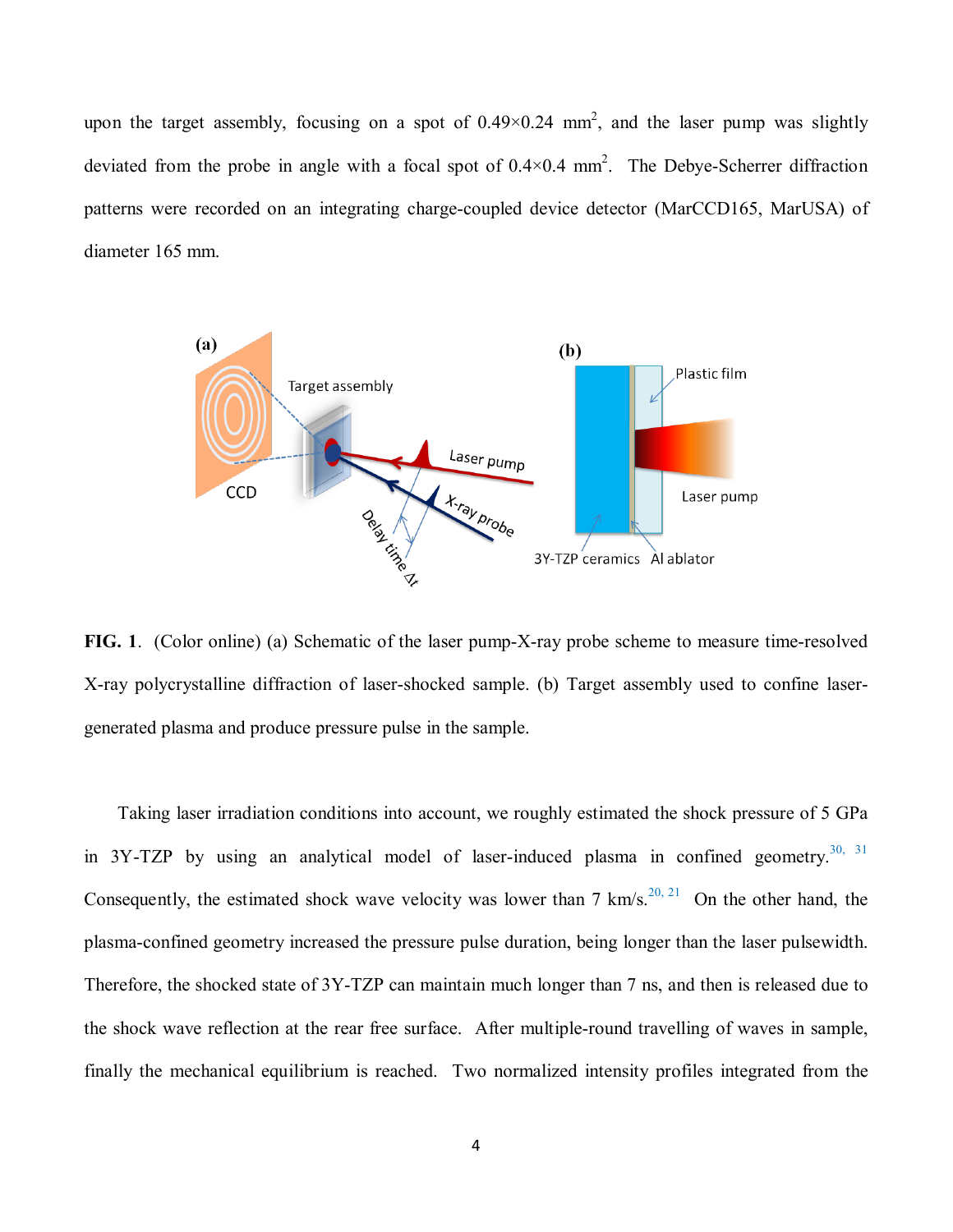Debye-Scherrer patterns of laser-shocked 3Y-TZP are shown in Fig. 2(a) and 2(b), respectively corresponding to  $\Delta t = 15$  ns and 1005 ns. Based on above estimation, we expect that 3Y-TZP was partially at the compressed state in the former case and was completely released in the latter case. In comparison with the correspondent references (normalized intensity profiles of unshocked 3Y-TZP), we observed the appearance and disappearance of new diffraction peaks at  $\Delta t = 15$  ns and  $\Delta t = 1005$  ns, respectively. These new peaks are consistent with the monoclinic phase. The subtracted intensity changes give more obvious results, plotted in Fig. 2(c) and 2(d).



**FIG. 2**. (Color online) Normalized intensity profiles of shocked 3Y-TZP in the cases of Δt=15 ns (a) and 1005 ns (b), and correspondent intensity changes (c) and (d). Two series of bars at the bottom of (a) and (b) respectively show the calculated diffraction peaks of the monoclinic and tetragonal phases. The subscripts M and T represent the monoclinic and tetragonal phases, respectively.

A series of experiments at different delay time ranging from 5 ns to 1005 ns systematically demonstrated the time evolution of the subtracted intensity profile, shown in Fig. 3. At  $\Delta t < 25$  ns, new diffraction peaks corresponding to the monoclinic phase exist, the intensities of which first increase and then decrease, indicating the dynamic process of compressing and releasing. In this time range the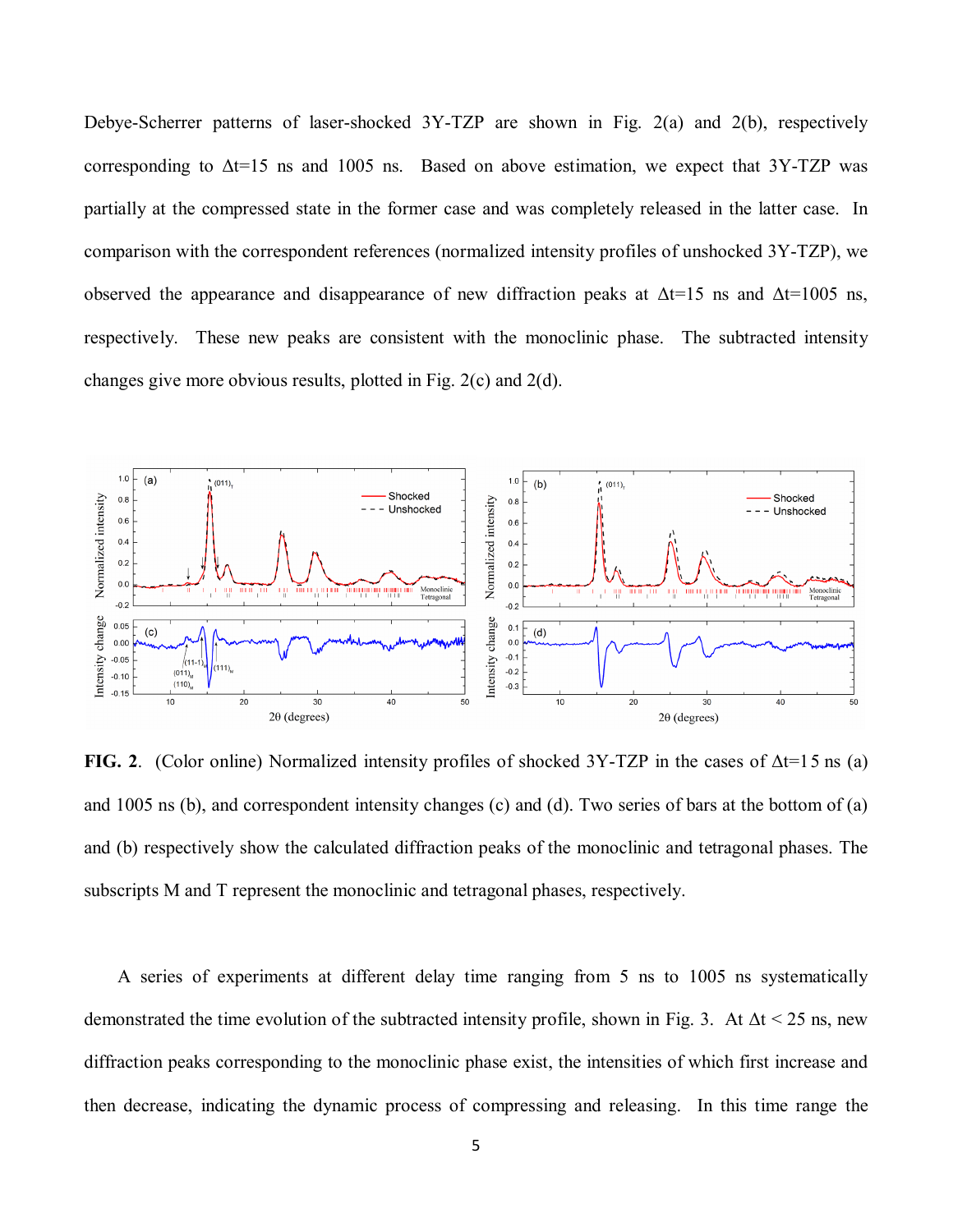sample is at least partially compressed, in which the tetragonal and monoclinic phases coexist. After that, we observed that the diffraction peak (011) of the tetragonal phase gradually shifts to low angle, implying the volume expansion induced by releasing. All facts indicate that the laser-shocked 3Y-TZP ceramics underwent an ultrafast reversible tetragonal-monoclinic transformation, although the shock pressure is much lower than the reported phase transition pressure and the  $HEL$ .<sup>17-23</sup> The time scale for this transition is nanosecond or less, which is an important characteristic of martensitic transformation.<sup>12</sup> The crystal structure is reformed by shear stress accompanied by compression, such that the transformation is fast and diffusionless.

Previous shock-recovery investigations suggested that the shock-triggered tetragonal-monoclinic phase transition occurred irreversibly during releasing.<sup>20, 22</sup> The present real-time observation, however, undoubtedly shows that such transformation takes place during compressing, and is reversed during releasing. The similar tetragonal-monoclinic phase transition has also been observed in the static highpressure experiments of 2Y-TZP by Ohtaka *et al*., in which the tetragonal phase keeps at the pressure to 14 GPa, and transforms to the monoclinic phase at 14-16 GPa and the orthorhombic II phase over 16 GPa.<sup>17, 18</sup> The observed reversibility, in contrast to the irreversible transformation in the shock-recovery experiments,  $2^{1-23}$  is due to insufficient energy to overcome the energy barrier of transformation. With experimentally available conditions including time-resolution and shock pressure, no intermediate structure from tetragonal to monoclinic is observed during both loading and unloading. Therefore, direct transformation path is reasonably favorable. A possible lattice correspondence is  $(100)_{\text{M}}/(110)_{\text{T}}$ and  $[001]_M$ // $[001]_T$ .<sup>32</sup>

Although the present tetragonal-monoclinic transition has also been observed in several shockrecovery experiments,  $2^{1-23}$  it is introductive to stress that such pressure-induced transition is unexpected in some sense. It is well known that, in pure zirconia, both the monoclinic and tetragonal phases are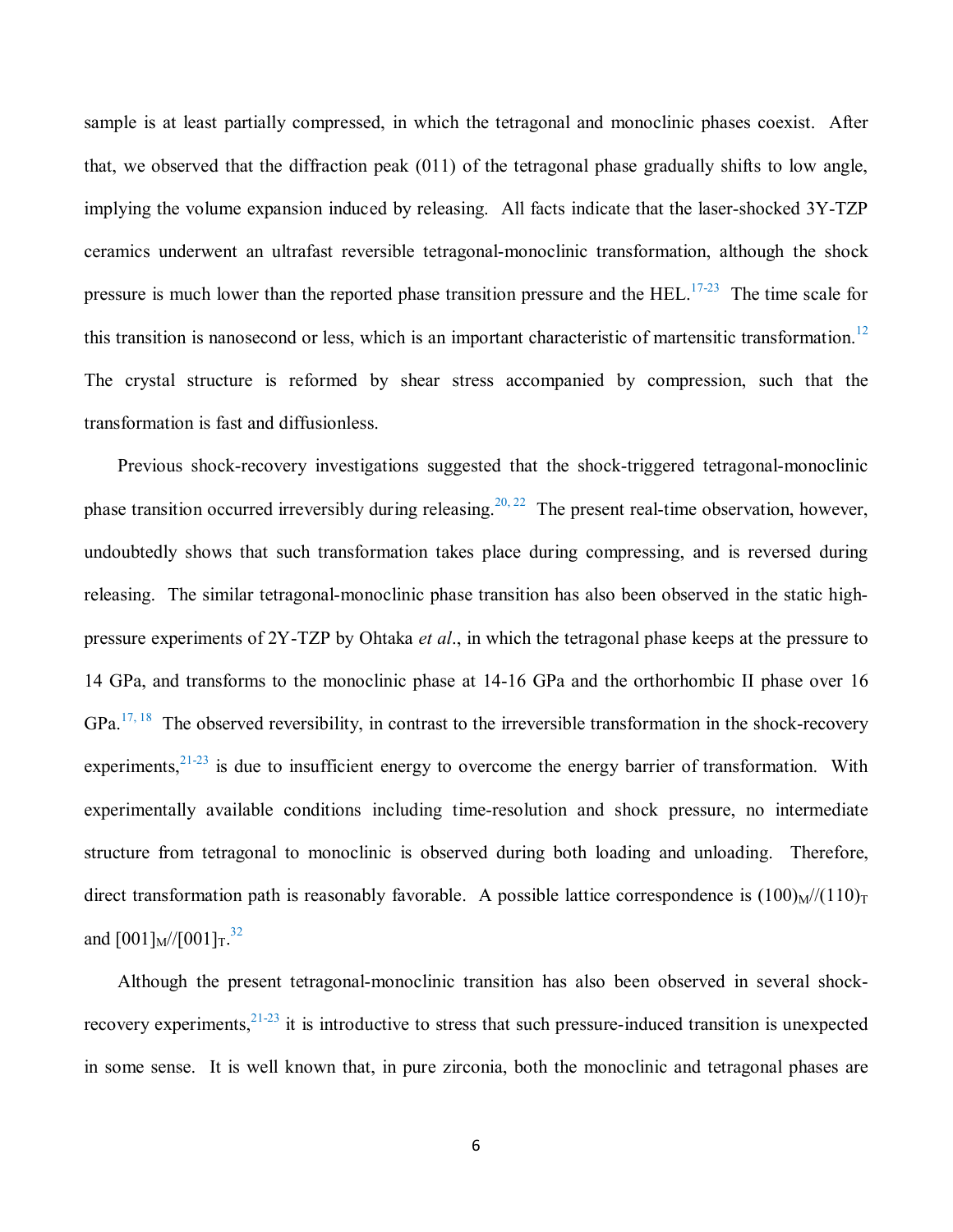stable at ambient-pressure, one at room temperature and the other at high temperature (>1500 K). Two phases have different adjacent high-pressure phases: monoclinic to orthorhombic I and tetragonal to orthorhombic II.<sup>15</sup> One may expect that the yttria-stabilized tetragonal phase will directly transform into the orthorhombic II phase. However, the experimental results indicate that the metastable tetragonal phase under compression goes to the monoclinic phase which has the global minimum of the potential energy surface, thus imply that the stabilization effect due to addition of  $Y_2O_3$  is negated to some extent by the shear stress under compression.



**FIG. 3**. (Color online) Normalized intensity change as a function of the delay time Δt, demonstrating the time evolution of structural dynamics of the laser-shocked 3Y-TZP. The dashed lines indicate the position of observable new diffraction peaks corresponding to the monoclinic phase.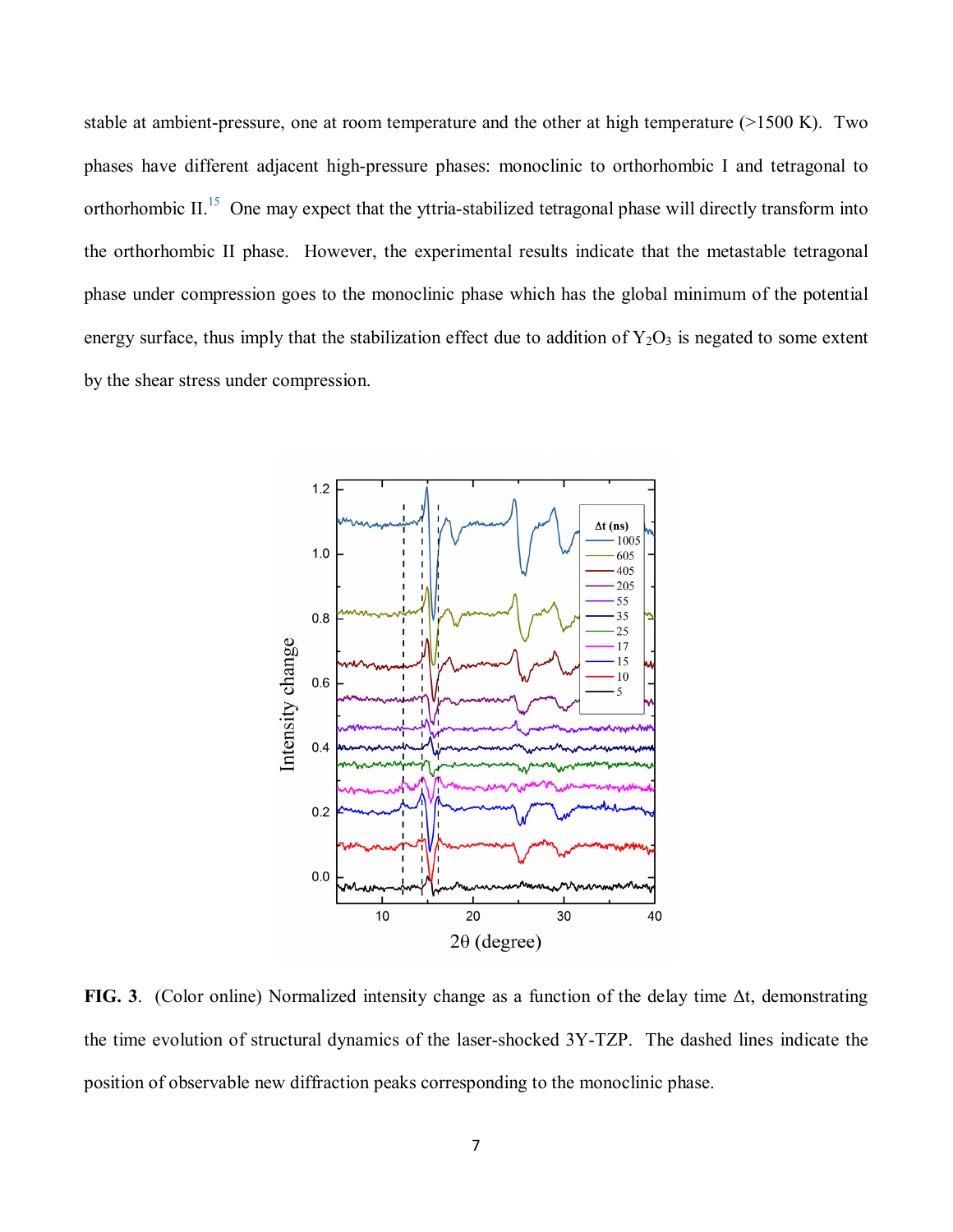By fitting the diffraction peaks in the angle range of 10 to 19 degree, we extracted the angle shift,  $\Delta\theta$ , of the main peak (011) of the tetragonal phase, as shown in Fig. 4. Here, to escape from the complexity induced by the diffraction peak overlap of two phases, we started quantitative analysis from the case of  $\Delta t = 25$  ns, that is, the case in which the transformation has been reversed. Correspondently, the relative interplanar spacing change  $\Delta d/d_0$  of the (011) crystal plane is derived according to the differentiation of Bragg's law  $\Delta d/d_0 = -\Delta \theta \cot \theta_0$ , where  $d_0$  and  $\theta_0$  are the interplanar spacing and diffraction angle before shock compression, respectively. The existence of the kink is probably due to the reflection and interaction of waves in the sample, which intermittently compresses the sample to some extent till reaching mechanical equilibrium. Due to the shock pressure lower than the HEL, the shocked material is still in the elastic deformation region. Therefore, each grain with different orientation underwent uniaxial compression, leading to the relative volume change  $\Delta V/V_0 = \Delta d/d_0$ , also shown in Fig. 4. We observed gradually increasing volume expansion along increased delay time. In the elastic regime the residue tensile strain is almost negligible, thus the observed volume change mainly results from thermal expansion. The deduced maximum temperature increment, at  $\Delta t = 1005$  ns, reaches ~300 K with the volumetric thermal expansion coefficient  $\alpha$ <sub>V</sub>≈27×10<sup>-6</sup> K<sup>-1</sup>.<sup>33</sup> The estimated temperature increment in 3Y-TZP induced by shock compression at 5GPa, however, is less than 20 K, which cannot cause the observed large volume expansion. The time-dependence of the sample volume, actually, can be understood in term of heat conduction from the laser-induced high-temperature ablation layer to the sample. As pointed out by Fabbro *et al.*,<sup>30</sup> such heat conduction in confined geometry is considerable. To study the temperature effect of shock compression, it is necessary to insulate heat conduction from the ablation layer, which is an important issue in building complete equations of state of materials.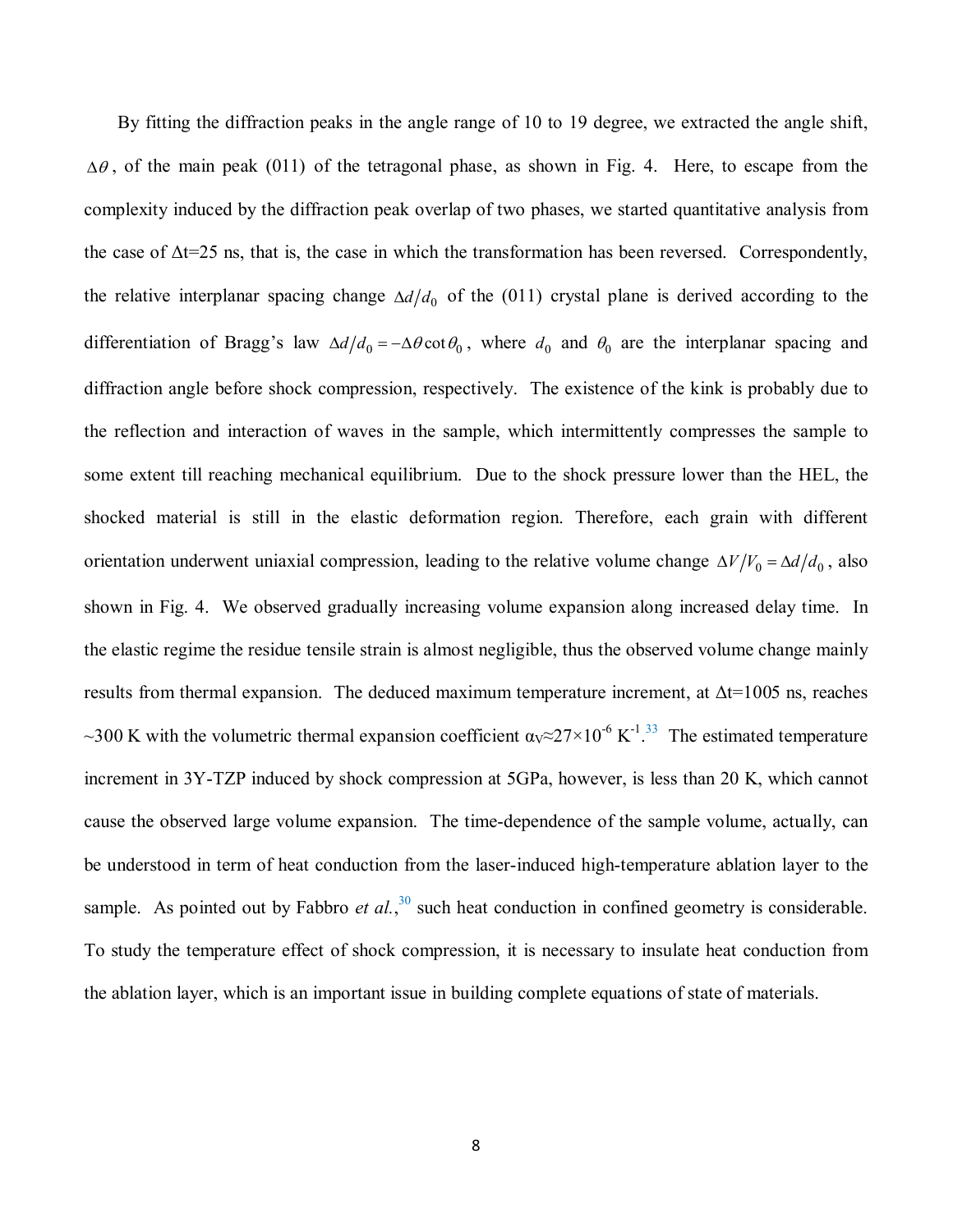

**FIG. 4**. Diffraction peak shift of the crystal plane (011) and deduced relative volume change as a function of the delay time  $\Delta t$  ranging from 25 ns to 1005 ns.

In summary, we demonstrated the ability of time-resolved X-ray diffraction technique to study shock-induced fast phase transition. A reversible martensitic transformation has been observed in the laser-shocked 3Y-TZP ceramics. This work gives new insights into the phase transition dynamics of 3Y-TZP ceramics, such as transformation conditions and pathway. We expect that the progress of such technique will strongly impact the field of shock-wave physics in the future.

## **ACKNOWLEDGEMENTS**

The authors would like to thank A. Goto, T. Eda, and T. Doki for their help in performing experiments. This work was performed with the approval of the Photon Factory Advisory Committee (Proposal No. 2009G644). J. H. acknowledges financial support from the National Science Foundation of China under grant No. 11064007.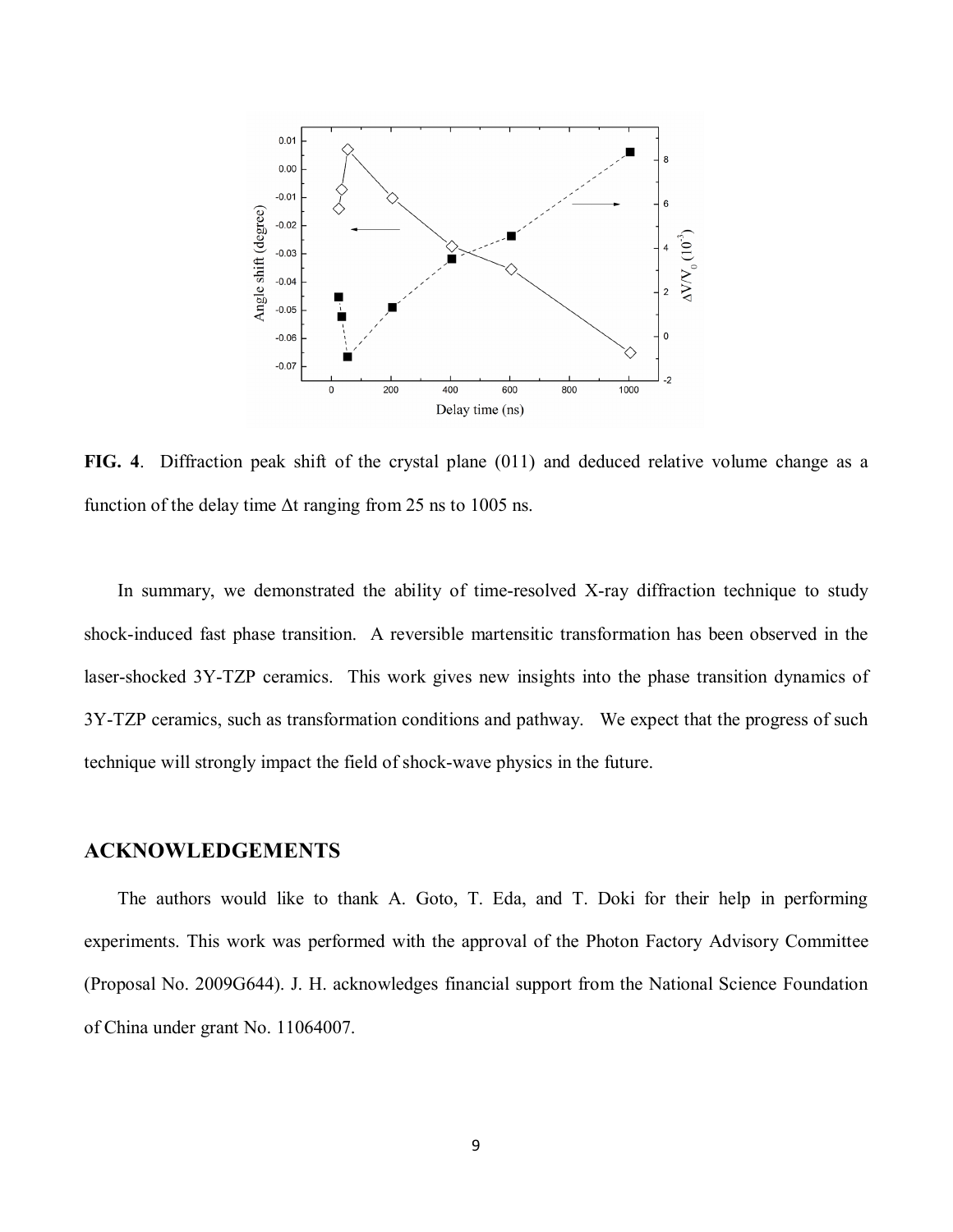## **References**

- a) Electronic mail:  $hu.i.d@m.titech.ac.jp$
- b) Electronic mail: nakamura.k.ai $\omega$ m.titech.ac.jp
- T. Sekine, H. He, T. Kobayashi, M. Zhang, and F. Xu, Appl. Phys. Lett., **76**, 3706 (2000)
- E. N. Brown, C. P. Trujillo, G. T. Gray, P. J. Rae, and N. K. Bourne, J. Appl. Phys., **101**, 024916 (2007)
- K. Niwase, K. G. Nakamura, M. Yokoo, K. Kondo, and T. Iwata, Phys. Rev. Lett., **102**, 116803 (2009)
- R. S. Hixson, D. A. Boness, J. W. Shaner, and J. A. Moriarty, Phys. Rev. Lett., **62**, 637 (1989)
- J. H. Nguyen and N. C. Holmes, Nature, **427**, 339 (2004)
- J. Hu, X. Zhou, C. Dai, H. Tan, and J. Li, J. Appl. Phys., **104**, 083520 (2008)
- T. d'Almeida, and Y.M. Gupta, Phys. Rev. Lett., **85**, 330 (2000)
- D. H. Kalantar, J. F. Belak, G. W. Collins, J. D. Colvin, H. M. Davies, J. H. Eggert, T.C. Germann, J. Hawreliak, B. L. Holian, K. Kadau, P. S. Lomdahl, H. E. Lorenzana, M. A. Meyers, K. Rosolankova, M. S. Schneider, J. Sheppard, J. S. Stolken, and J. S. Wark, Phys. Rev. Lett., **95**, 075502 (2005)
- <sup>9</sup> K. Ichiyanagi, S. Adachi, S. Nozawa, Y. Hironaka, K. G. Nakamura, T. Sato, A. Tomita, and S. Yoshihara, Appl. Phys. Lett., **91**, 231918 (2007)
- K. D. Liss, T. d'Almeida, M. Kaiser, R. Hock, A. Magerl, and J. F. Eloy, J. Appl. Phys., **106**, 044914 (2009)
- T. Elsaesser and M. Woerner, Acta Cryst. A, **66**, 168 (2009)
- R. C. Garvie, R. H. Hannink, and R. T. Pascoe, Nature, **258**, 703 (1975)
- E. H. Kisi and C. J. Howard, Key Eng. Mater., **153-154**, 1 (1998)
- J. K. Dewhurst and J. E. Lowther, Phys. Rev. B, **57**, 741 (1998)
- O. Ohtaka, D. Andrault, P. Bouvier, E. Schultz and M. Mezouar, J. Appl. Cryst., **38**, 727 (2005)